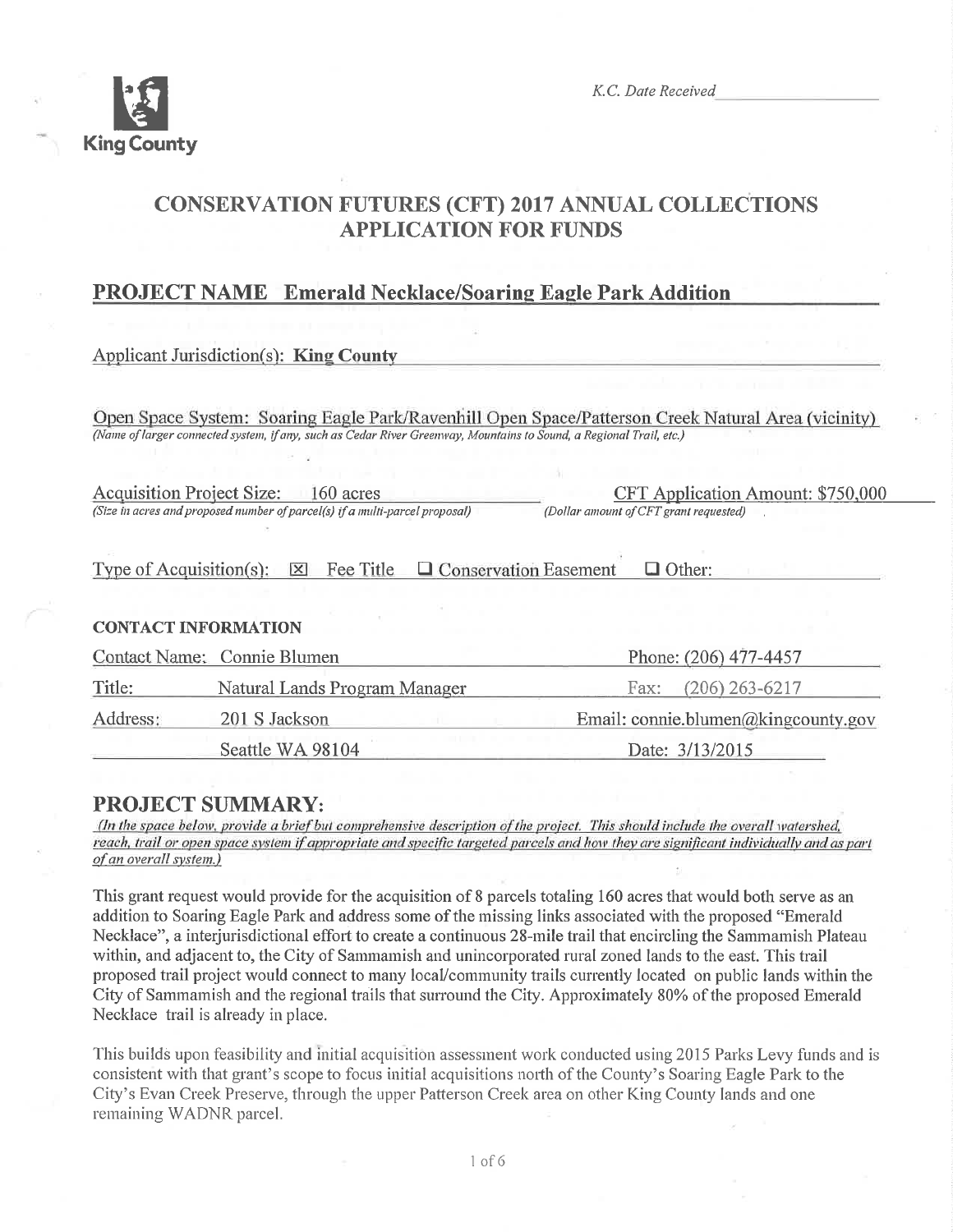This trail project involves a partnership between King County, the City of Sammamish, Sammamish Friends, Issaquah Alps Trail Club and the Mountains to Sound Greenway. This proposal would add to a set of existing trails (involving a combination of backcountry and regional trails and sidewalk/roadside linkages) that already ring much of the Sammamish Plateau.

# 1. OPEN SPACE RESOURCES

Please review the attached evaluation criteria. For the **proposed acquisition parcel(s)**, please mark those criteria that apply and thoroughly, yet succinctly, describe in the space below how the proposed acquisition satisfies each marked criteria. Please clearly describe how these criteria might be met at a landscape level, and how they apply to individual parcels. If restoration is part of the plan, please briefly describe the current condition and the hoped for restored condition that is the goal of the acquisition.

- $\boxtimes$  A. Wildlife habitat or rare plant reserve  $\Box$  E. Historic/cultural resources  $\Box$  E. Urban passive-use natural is
- 
- 
- 
- 
- $\boxtimes$  B. Salmon habitat and aquatic resources  $\Box$  F. Urban passive-use natural area/greenbelt  $\boxtimes$  C. Scenic resources  $\boxtimes$  G. Park/open space or natural corridor addit
- E C. Scenic resources <br>
E G. Park/open space or natural corridor addition<br>
E H. Passive recreation opportunity/unmet needs
	- $\boxtimes$ H. Passive recreation opportunity/unmet needs

#### A. Wildlife habitat or rare plant reserve

The Wildlife Habitat Network as designated in the King County Comprehensive Plan (KCCP) runs through, and adjacent to, a large majority of public lands located within the Emerald Necklace corridor, including King County's Patterson Creek Natural Area, and Soaring Eagle, Grand Ridge and Duthie Hill Parks. Wildlife habitat networks are made of natural vegetation linking priority species wildlife habitat with critical areas, their buffers, trails and parks/open space. Conservation of more lands within the project corridor would conserve more segments of the Wildlife Network and decrease fragmentation consistent with KCCP Policy E-410,

The wildlife inhabiting the target area is typical of west side mature second growth forest habitats and thus includes a variety of migratory and resident birds, mammals, amphibians and fish. Species known to use this general area include: black bear, cougar, coyote, bobcat, mule deer, raccoon, mountain beaver, barred owls, pileated woodpecker, Pacific tree frog, Pacific giant salamander and red-legged frogs. These are Species of Local hnportance as designated in KCCP Policy E-436.

#### B. Salmon habitat or aquatic resources

The streams originating in Sammamish and traversing sections of the Emerald Necklace are major spawning areas for the Lake Sammamish native kokanee population. The project focus area (and much of the existing trail corridor area) lies primarily within the Patterson Creek basin system which supports coho, Chinook, steelhead/rainbow and cutthroat trout. Patterson Creek is an important tributary to the Snoqualmie River with is part of the Snohornish Basin (WRIA 7). According to estimates from the WA ST Dept. of Fish and Wildlife, Patterson Creek accounts for 15% of the total coho salmon production in the Snoqualmie Watershed (WRIA 7). Portions of the target project area also lie within the Evans Creek, a sub area of Bear Creek Basin; it is considered a "satellite" area for chinook salmon in which chinook are present most years but are less abundant than in core areas. Evans Creek is home to chinook as well as substantial populations of coho and sockeye salmon.

The parcels include an intact wetland and the headwaters of Tributary 0383 that feeds into Patterson Creek. The wetlands are surrounded but intact native forests with minirnal invasive plants. The wetlands have some current degradation caused reed canary grass. Tributary 0383 is home to Steelhead Trout listed as threatened under ESA as well as coho salmon. Steelhead Trout have been found on the target parcels up to the ponds where there is a naturally formed beaver dam. Protection of the forest and wetlands on these parcels will protect hydrology and sediment processes downstream for threatened Chinook and steelhead trout in Patterson Creek.

The Snohomish River Basin Salmon Conservation Plan calls for "preservation and restoration of hydrologic and sediment processes," as the highest priority actions in this area. This means protection and restoration of wetlands and forest cover are the most important actions in the Patterson Creek subbasin.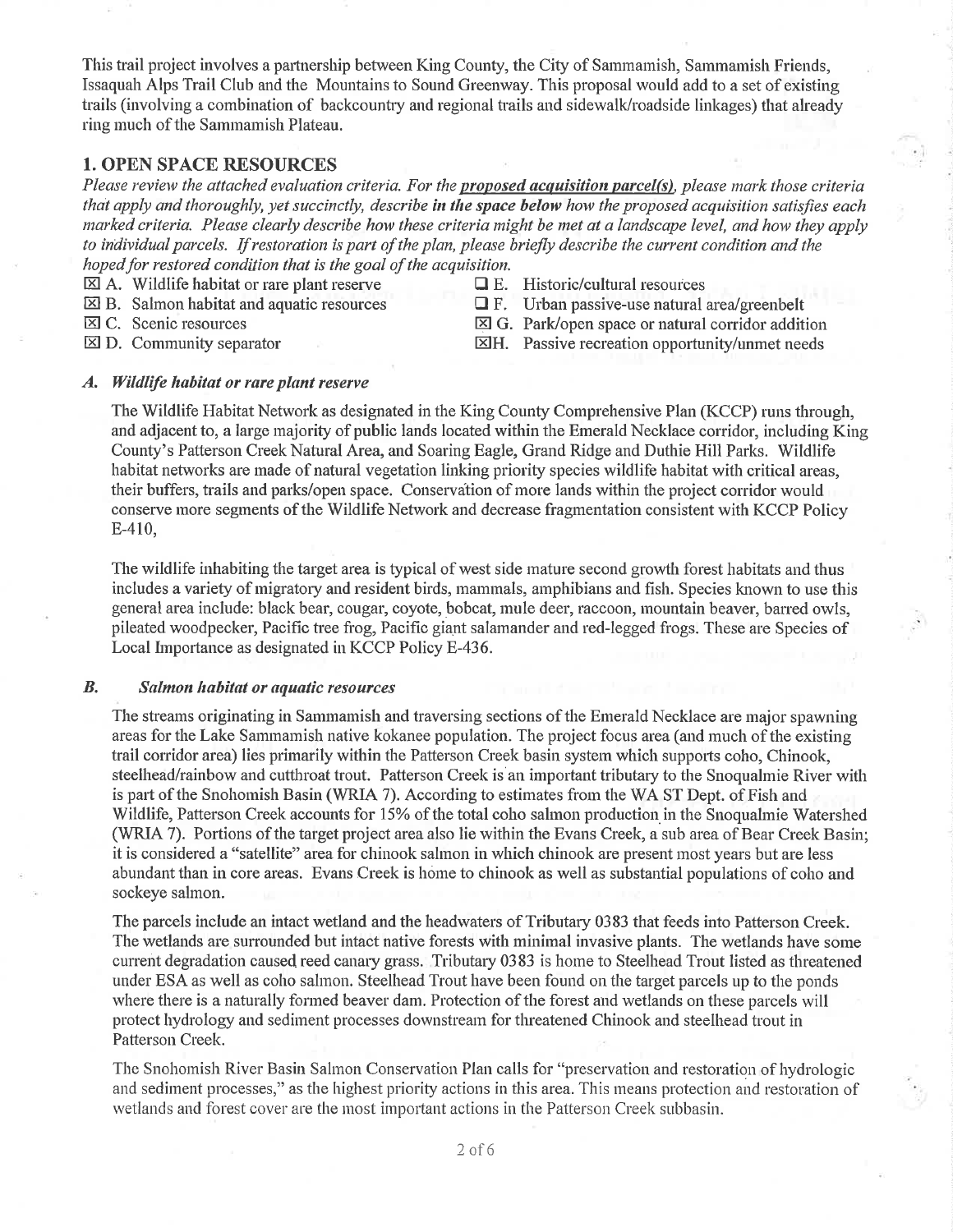# C. Scenic resources

The Emerald Necklace corridor is an integral part of the Mountains to Sound Greenway (MTSG) and adding linkages to these would be consistent with MTSG's goal of protecting open space lands within the Greenway's boundaries. In addition, the target parcels provide panoramic views of the valley and Cascade foothills and mountains to the east.

#### D. Community separator

Conservation of lands within the project area will contribute to achieving a contiguous greenbelt and urban separator between the City of Sammamish and rural unincorporated King County along the designated urban growth boundary,, adding to the large acreage of largely connected King County Park lands that provide a visual and functional separation between the development of Issaquah, Sammamish, Fall City, and Preston; and other public lands within rural King County and along the I-90 conidor.

## G. Park/open space or natural corridor addition

These target parcels could create additions and connections to: King County's Ravenhill Open Space site (26 acres): Soaring Eagle Park (600 acres), Patterson Creek Natural Area (329 acres); land currently owned by WA ST Dept. of Natural Resources (approx. 40 acres) as well as the City of Sammamish's Beaver Lake Preserve (67 acres). The remaining WADNR land is proposed to be acquired by the county in the near future. The subject lands lie within the Patterson Creek Basin of the Snoqualmie Watershed; described as a strategic open space focus area in the King County 2010 Parks/Open Space Plan. Lastly, much of the Emerald Necklace trail conidor is within the proposed King County Regional Trail conidor segment identified as the East Plateau Trail; other future linkages would connect to the existing East Lake Sammamish Regional Trail.

## H. Passive recreation opportunity/unmet needs:

Lands conserved under this Emerald Necklace project proposal would allow for an extension of the existing trail system, mostly under public ownership. Soaring Eagle Park currently contains approximately 12 miles of backcountry trails used by equestrians, hikers, runners, and mountain bikers. Beaver Lake Preserve contains another 12 miles of trails. The City of Sammamish's population is approximately 60,000 and the City of Issaquah's is about 32,000;, thus the proposed Emerald Necklace trail system would serve as a multifaceted trail system surrounding a fairly extensive urban core as well as serve as a regional attraction that has easy access along the I-90 corridor, making it accessible to over 1 million people.

# 2. ADDITIONAL FACTORS

For the **proposed acquisition parcel(s)**, please mark all criteria that apply and thoroughly, yet succinctly, describe in the space below how the proposed acquisition satisfies each marked criteria.

- **Extra** A. Educational/interpretive opportunity
- ED B. Threat of loss of open space resources
- $\boxtimes$  C. Ownership complexity/willing seller(s)/ownership interest proposed
- ED. Partnerships Describe any public or private partnerships that will enhance this project **No.** Partnerships Describe any public or private partnerships that will enhance this project
- $\boxtimes$  E. Is the property identified in an adopted park, open space, comprehensive, or community plan?
- $\boxtimes$  F. Transferable Development Credits (TDC) participation

#### A. Educational/interpretive opportunity

Since the target Emerald Necklace parcels would be an addition to a large network of connected of public lands there are excellent opportunities to build upon interpretive messaging; possible themes include educational information about the area's cultural history and natural resources (fish and wildlife habitat value, importance of invasive control and forest and riparian area restoration).

#### B. Threat of loss of open space resources

If these properties are sold to a private landowner who intends to develop or log the property, it would reduce the likelihood of conserving habitat and future trail connections between key public lands. This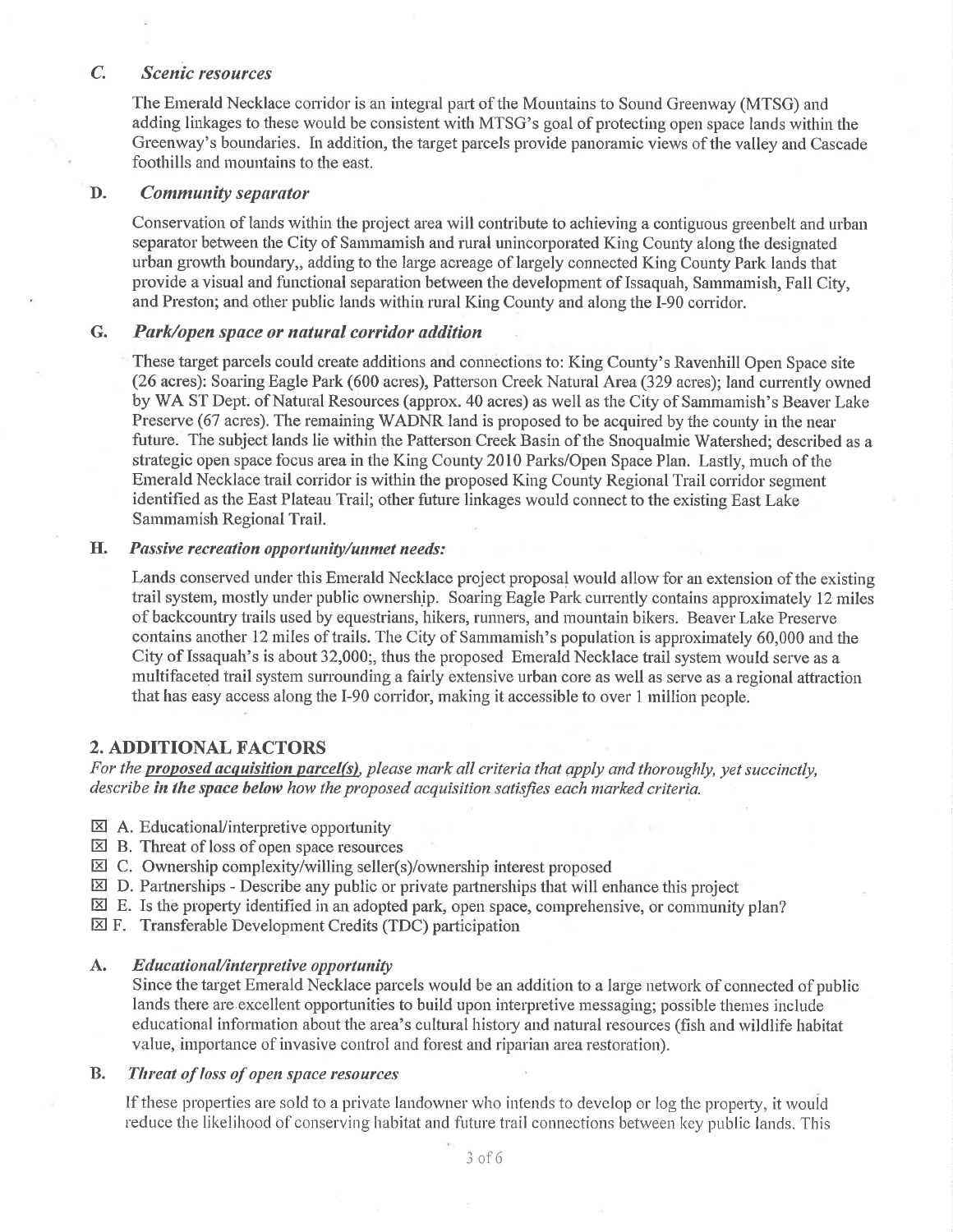project area is a critical section of the remaining 20% of "missing link" portion needed to be preserved in order to cornplete the Ernerald Necklace trail network. The forest cover on the target parcels could be impacted and fragmented by clearing or development, impacting the riparian corridor for both Patterson and Evans Creeks. Additionally, the target properties contain significant wetlands.

## C. Ownership complexity/willing seller(s)/ownership interest proposed

The target properties have been an identified as priorities for acquisition since the King County Parks acquired Soaring Eagle Park (formerly known as Section 36 Regional park) in 1993 and developed the first Master Plan in 1997. The attorney representing Greenbird LLC, the owner of the property, contacted King County in late 2014 to inquire about the County's interest in acquiring the property and granted permission so staff could inspect the parcels. Title report and an appraisal have been obtained and reviewed. The owner has expressed initiat willingness to phase the sale of all 8 parcels over the next couple of years.

## D. Partnerships

King County has begun discussions with the Trust for Public Land (TPL) on this acquisition. TPL may acquire the property, with the County acquiring interest in the properties from TPL through a phased approach. The Emerald Necklace involves a partnership between King County, the City of Sammamish, Sammamish Friends, Issaquah Alps Trail Club and the Mountains to Sound Greenway. Sammamish Walks and Sammamish Backyard Wildlife Habitat are also project supporters. In 2015 Sammamish notified King County that they have earmarked \$250,000 to support this project's vision. The City owns some of the connecting links in the Emerald Necklace corridor (Evans Creek Preserve, a portion of Soaring Eagle Park, Beaver Lake Preserve, Trossachs Boulevard Trail Easement, and various other trail and open space segments).

## E. Is ilte property identified in on adopted park, open spøce, comprehensive, or community plan?

Both the King County Comprehensive Plan (KCCP) and the King County Parks, Trails, Natural Areas and Open Space Plan (Park Plan) contain policies that direct acquisition, planning, and stewardship of King County Parks. The acquisition of these parcels is consistent with the following policies:

Park Plan Policies (Policy F-101 PAD 117) direct Parks to:

- $\bullet$  be a regional provider of open spaces with a major focus on systems of open space corridors that conserve natural resources and provide recreation, education and interpretive opportunities, fish and wildlife habitat and scenic beauty,
- have a regional trail network that offers recreation options and migration corridors for wildlife,
- focus regional open space efforts on the natural watershed systems and regional systems such as the wildlife habitat network and Mountains to Sound Greenway,

The Parks, Recreation and Open Space Chapter (Ch. 6) of the 2012 KCCP states:

- . Open space sites should be acquired when identified in the King County Park, Recreation, and Open Space Plan...to protect contiguous tracts of working resource lands or ecological resources. (Policy P-119)
- o KC Parks should facilitate educational and interpretive programs that further the enjoyment, understanding and appreciation of the natural, cultural and recreational resources.  $(P-105)$
- . King County will preserve wildlife corridors and riparian habitat, as well as open space areas separating Urban and Rural Areas as part of its open space system. (P-103)
- o King County will continue to provide and manage a backcountry trail systern on its lands in collaboration with other public and private landholders. (P-108)
- Trails should be acquired when identified in King County Trails Plans, the Regional Trails Needs Report or when identified as part of a regional community trail network.  $(P-120)$

In addition, during the mid-1990's Soaring Eagle Master Planning process, these parcels were identified as acquisition priorities.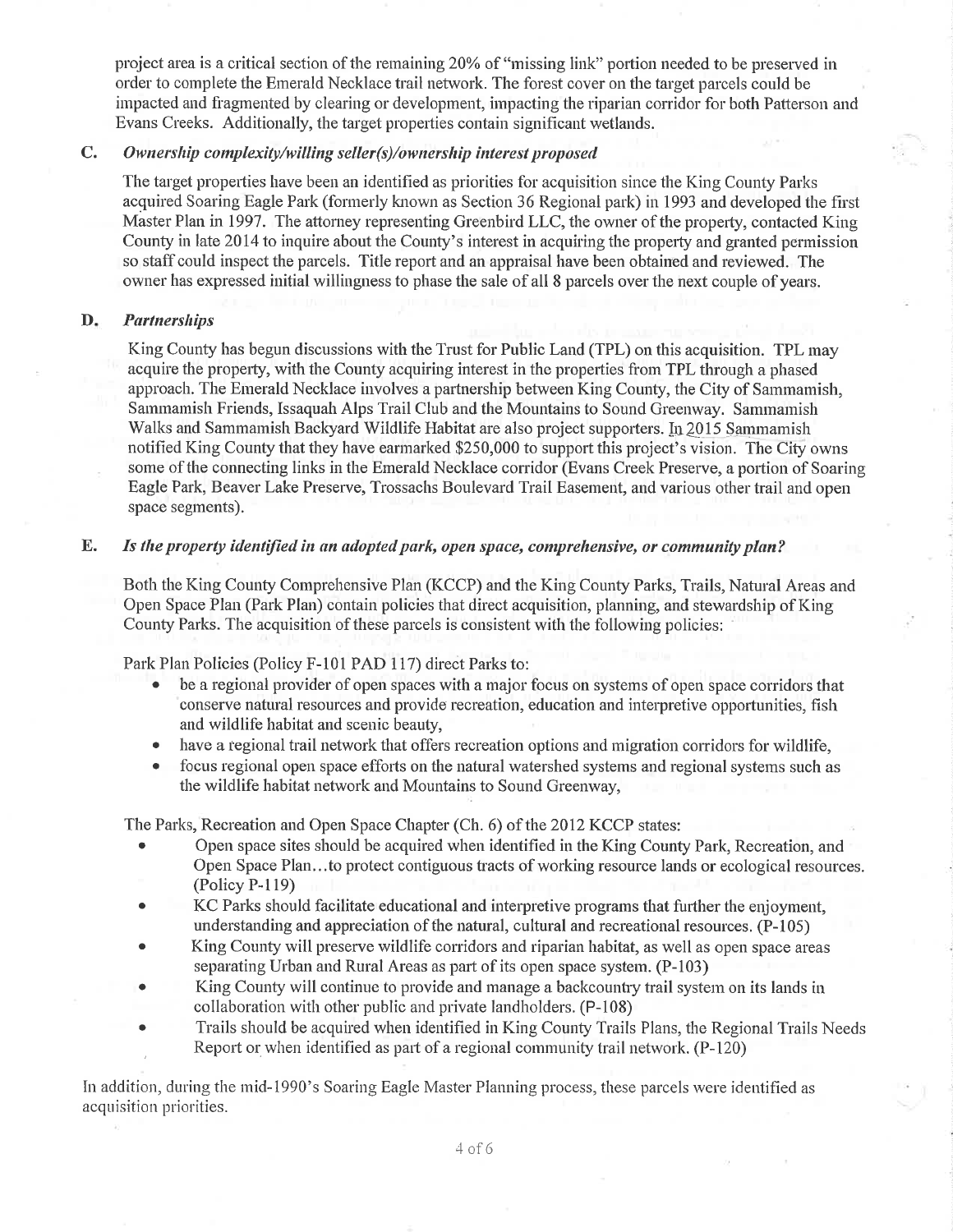#### $\mathbf{F}$ . **Transferable Development Credits (TDC) participation**

The proposed project target is located in an a 700+ acre area of rural forests and pasturelands within the Patterson Creek watershed near the City of Sammamish that has been designated at TDR "sending site" under a 2011 TDR agreement between King County and the City of Sammamish. Revenue from the sale of development rights from properties within this sending site area as well as TDR amenity funds provided to the City by the County may be available to help contribute funds to the purchase of these properties.

# 3. STEWARDSHIP AND MAINTENANCE

How will the property be stewarded and maintained? Does the property lend itself to volunteer stewardship opportunities? How will ongoing stewardship and maintenance efforts be funded?

This property would be an addition to an existing KC Park site, thus stewardship would primarily involve the expansion of work already carried out by KC Parks staff funded by the Parks Levy. In addition, several user groups would likely be interested and willing to support and assist with site monitoring, restoration and trail construction and maintenance projects through volunteer events, and via the Park Adopt- a-Park and Park Ambassador Programs. Groups that have participated in the types of stewardship activities on adjacent lands include the Washington Trails Association, Issaquah Alps Trail Club, Evergreen Mountain Bike Alliance Mountains to Sound Greenway, and equestrian groups (Backcountry Horsemen and the Sammamish Saddle Club).

# **4. PROJECT BUDGET**

| 1) TOTAL CFT APPLICATION AMOUNT <sup>a</sup> | CFT: \$750,000    |
|----------------------------------------------|-------------------|
| 2) TOTAL PEL APPLICATION AMOUNT <sup>o</sup> | PEL:<br>\$750,000 |

 $\alpha$ Allowable CFT acquisition costs (Ordinance 14714): The disbursement of funds shall be made only for capital project expenditures that include costs of acquiring real property, including interests in real property, and the following costs: the cost of related relocation of eligible occupants, cost of appraisal, cost of appraisal review, costs of title insurance, closing costs, pro rata real estate taxes, recording fees, compensating tax, hazardous waste substances reports, directly related staff costs and related legal and administrative costs, but shall not include the cost of preparing applications for conservation futures funds.  $\mathcal{C}$  King County projects only, if applicable.

#### **Estimation of property value:**

Briefly note how land values have been estimated (i.e., appraisal, property tax assessment, asking price, letter of value or other means).

| <b>PROJECT COSTS</b>                                                                          | <b>ESTIMATED DOLLAR AMOUNT OR RANGE</b> |  |  |
|-----------------------------------------------------------------------------------------------|-----------------------------------------|--|--|
| Total property interest value                                                                 | \$1,475,000                             |  |  |
| Title and appraisal work (Appraisal and title work<br>were funded with 2015 Parks Levy funds) | See note to left                        |  |  |
| Closing, fees, taxes                                                                          | 15,000<br>S                             |  |  |
| Relocation                                                                                    | N/A                                     |  |  |
| Hazardous waste reports                                                                       | N/A                                     |  |  |
| Directly related staff, administration and legal costs                                        | 10,000                                  |  |  |
| <b>Total Project Costs (CFT and other funds)</b>                                              | \$1,500,000                             |  |  |

| <b>MATCHING FUNDS: Existing Sources</b><br>$\mid$ (CFT can only provide a maximum of 50% of anticipated $\mid$<br>project costs) | <b>DATE</b><br>(Expended or Committed) | <b>DOLLAR AMOUNT</b><br>(Expended or Committed) |
|----------------------------------------------------------------------------------------------------------------------------------|----------------------------------------|-------------------------------------------------|
|----------------------------------------------------------------------------------------------------------------------------------|----------------------------------------|-------------------------------------------------|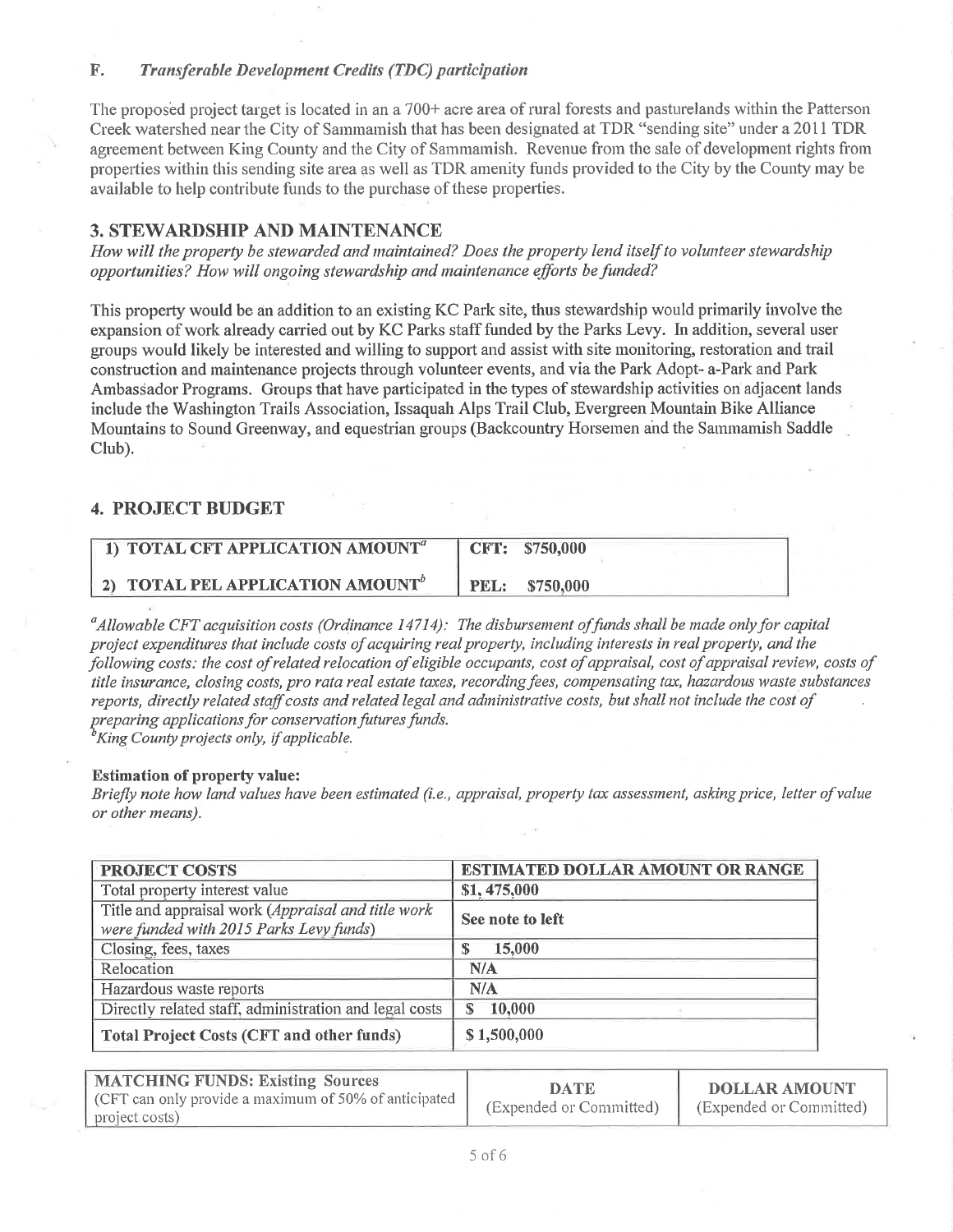| <b>Total CFT Funds Previously Received</b><br><b>This Project</b>                                                                                                                                                                                        | 2015 Parks Levy | \$25,000 |
|----------------------------------------------------------------------------------------------------------------------------------------------------------------------------------------------------------------------------------------------------------|-----------------|----------|
| <b>Total Matching Funds and Past CFT Funds</b><br><b>Currently Identified</b>                                                                                                                                                                            | 2015 Parks Levy | \$25,000 |
| <b>NOTE:</b> The City of Sammamish has \$250,000<br>earmarked for the Emerald Necklace project but has<br>not finalized their decision about use of those funds.<br>They may use those funds for future acquisition or<br>development grant application. |                 |          |
| <b>Unidentified Remaining Match Need</b>                                                                                                                                                                                                                 | N/A             |          |

NOTE: We anticipate this will be a multi-year grant request, seeking funding for up to 2-3 rounds of CFT & Parks Levy - Regional Open Space Acquisition funds.

Unidentified remaining match need: What funds are anticipated and what is the time frame? Please briefly discuss how the unidentified remaining match need above will be met.

# 5. IN-KIND CONTRIBUTIONS FROM PARTNERSHIPS

| <b>Brief Activity Description</b>                                                                                                                                                                                                                                                   | <b>Dollar Value of</b><br>In-kind<br><b>Contribution</b> | <b>Status</b><br>(Completed or Proposed) | <b>Activity Date Range</b><br>(Completion Date or Proposed<br>Completion Date) |
|-------------------------------------------------------------------------------------------------------------------------------------------------------------------------------------------------------------------------------------------------------------------------------------|----------------------------------------------------------|------------------------------------------|--------------------------------------------------------------------------------|
| Sammamish Friends, the primary<br>stakeholder advocacy group is<br>evaluating trail route options,<br>assessing needs for easement/fee<br>acquisitions and conducting<br>public outreach to garner support<br>for this project. They also have<br>capacity to do some fund raising. | TBD                                                      |                                          |                                                                                |
| Mountains to Sound Greenway<br>has provided some initial<br>assistance by creating maps to<br>support initial feasibility work<br>and trail assessment efforts.                                                                                                                     | TBD                                                      |                                          |                                                                                |
| <b>TOTAL</b>                                                                                                                                                                                                                                                                        | TBD                                                      |                                          |                                                                                |

6. ATTACHED MAPS (*Two maps are now required: 1) site map and 2) general location map; you* may also include one additional map, aerial photo or site photo.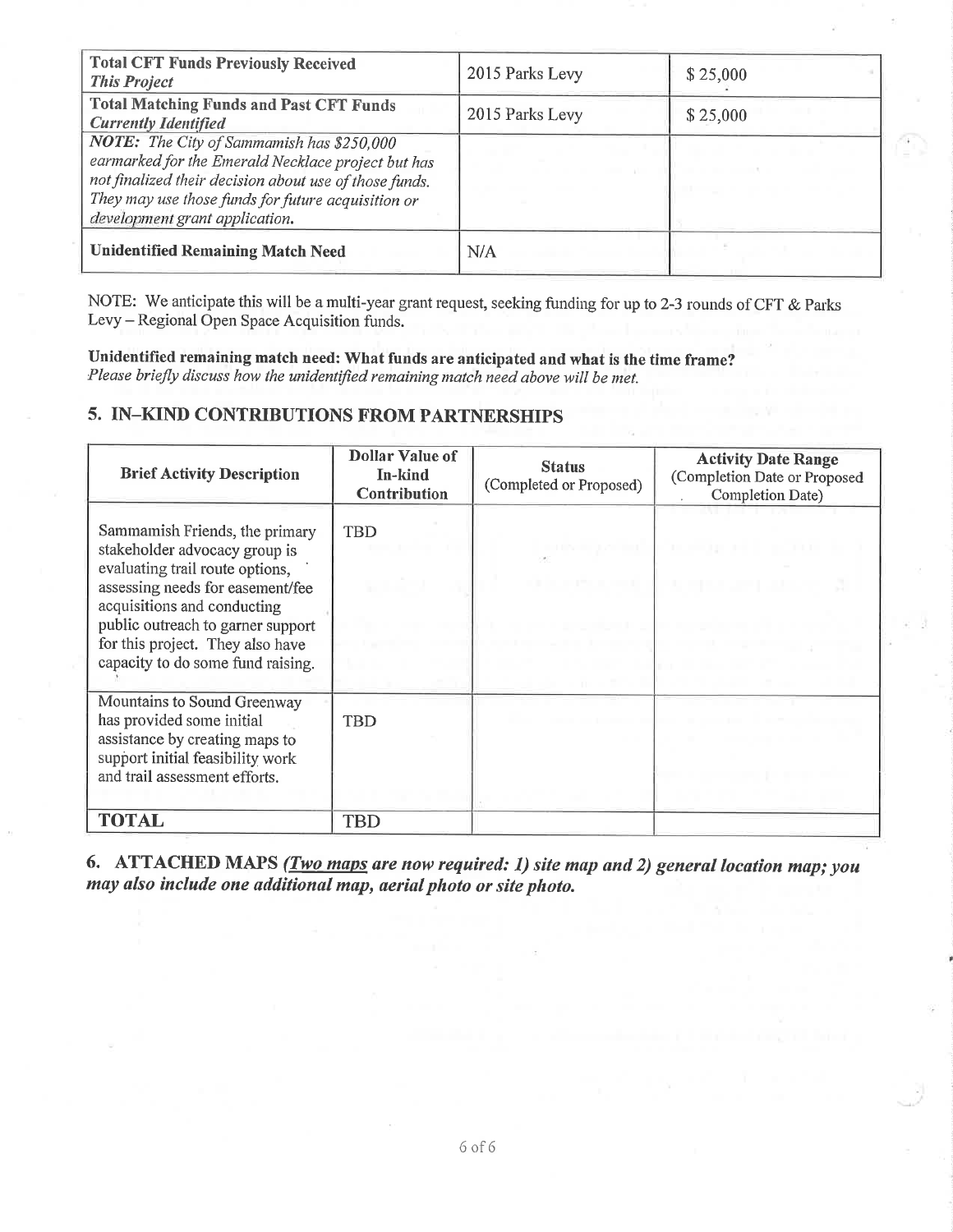